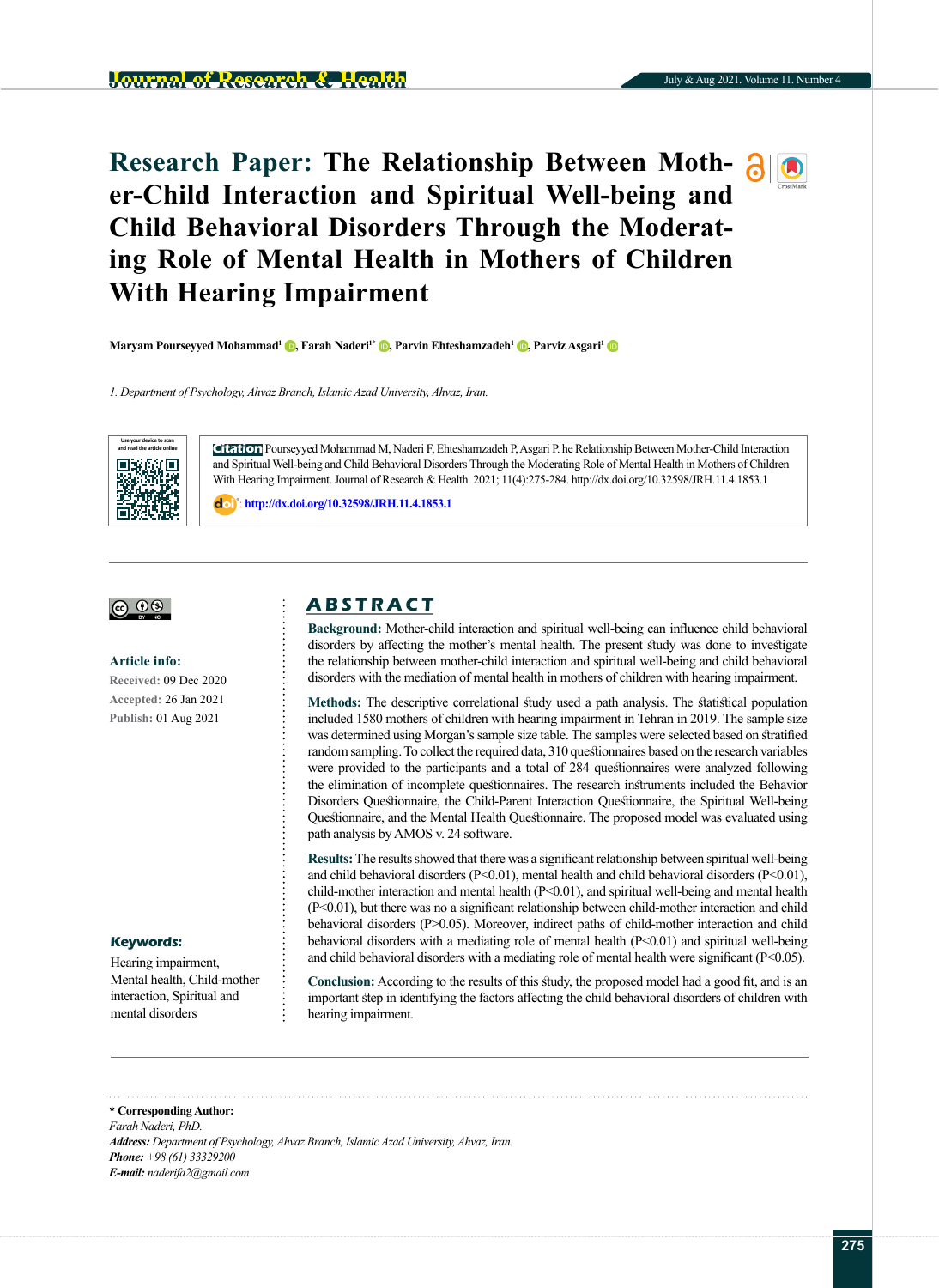**P**

# **1. Introduction**

artial Hearing (PH) and Hard-of-Hearing (HOH) are the most obvious sensorineural defects in humans. There is evidence that 7 per 1000 adults suffer from severe or profound PH and 1 per 750 children have a dominant bilateral hearing impairment (greater than 40 dB) [\[1\]](#page-7-0).

Severe and profound PH is associated with negative developmental consequences in communicative, cognitive, and social-emotional areas of the life of deaf children and their parents  $[2]$ . However, the type and intensity of consequences are influenced by the level of Hearing Loss (HL), hearing functionality via a hearing aid or cochlear implement, parental resources, task sharing in family, Intelligence Quotient (IQ), multiple disabilities, level of disability, and educational efforts [\[3\]](#page-7-2).

HL can be recognized based on the presence of certain symptoms, known as syndromic hearing, or can be diagnosed based on the presence of the disease without causing any symptoms, known as non-syndromic HL [\[4\]](#page-7-3)  because children with PH or HOH fail to control or manipulate their surrounding environment, they are unable to fulfill their demands or carry them out to attract attention, and are likely to display symptoms of behavioral disorders due to starvation, tiredness, and sadness [\[5\]](#page-7-4). Children with HOH experience more severe behavioral disorders and more slowly behavioral improvement than their peers with normal hearing  $[6]$ . Behavioral disorders have a higher incidence in the second year of children's life, typically when they start to learn the language and are good at understanding speech but not at present the words. Assuming the language delay in the majority of children with PH or HOH, anger and frustration can be expected from them due to the lack of connection with their thoughts or feelings or feeling of confusion when they fail to reach parents' expectations [\[7\]](#page-7-6).

Many variables affect the behavioral disorders in HOH children, including mother-child interaction. Bratton & Landreth introduced the Child-Parent Relationship Therapy (CPRT) model  $[8]$ . The mother-child interaction plays a major role in different domains of motherchild relations; for example, gaining acceptance and understanding of mothers about their children [9]. Different aspects of family life, including emotional, social, or economic aspects are strongly affected by a disability of a child, especially a hearing problem. Parents often respond to the child's problem by denying reality, avoiding the acceptance of the hearing problem, displaying aggression leading to developing depression and feeling guilty in the child  $[10]$ . In turn, the lack of internal adaptation of the parents fades and evokes their feeling of responsibility about their children; however, parents are not properly aware of such responsibility, the child disability causes disrupted mother-child interactions and affects the child's characteristics [\[11\]](#page-7-9). In this situation, they encounter the extra needs of the children arising from their disability.

Many studies on mother-child interaction confirm its association with children's behavioral disorders [\[12-19\]](#page-7-10). Also, many investigations, mothers' religious beliefs fall into the category of factors affecting child behavioral issues. For instance, in humans, reasonable religious beliefs fulfill a broad range of fundamental needs and fill the moral, spiritual, and emotional gaps [20]. Spiritual wellbeing in mothers involves being tolerant of stresses in the hearing impairment of their child [\[21\].](#page-8-0) Spiritual wellbeing has two components of spirit and well-being with two aspects, including religious well-being and existential well-being [\[22,](#page-8-1) [23\]](#page-8-2). Religious well-being refers to a relationship with superior power, i.e., God. Existential wellbeing is defined as a psychosocial factor that explains individual feelings about who am I, what am I doing and why, and where do I belong to. Both aspects encompass transcendence and moving to a superior state [\[24,](#page-8-3) [25\].](#page-8-4)

Nevertheless, mother-child interaction and spiritual well-being can influence child behavioral disorders by affecting the mother's mental health. Typically, HOH is a problem, which faces parents with a variety of fundamental challenges regarding caring for children [\[26\]](#page-8-5). This sensory problem sometimes causes some affectiveemotional issues for mothers, such as mental health problems [\[27\]](#page-8-6). Besides, unfulfilled hopes of parents of having a healthy child lead to the incidence of psychological reactions in parents, including shocks, denial, depression, feeling guilty, aggression, distress, anxiety, and feeling of shame, which affect family members' func-tionality [\[28\]](#page-8-7). Evidence suggests that parents of children with hearing impairment suffer from poor psychological states and experience a high level of stress and mental health issues compared with the parents of children with normal hearing [29]. The association between mothers' mental health and behavioral disorders of their children has been confirmed in different studies [\[12,](#page-7-10) [19,](#page-8-8) 30-32].

Numerous negative consequences of psychological well-being problems have been widely reported and described by mothers of children with PH or HOH after diagnosis of the children's disorder. The majority of these mothers were involved in recurrent deep sorrow and pro-longed depression [\[33\]](#page-8-9), and experience confusion, loss,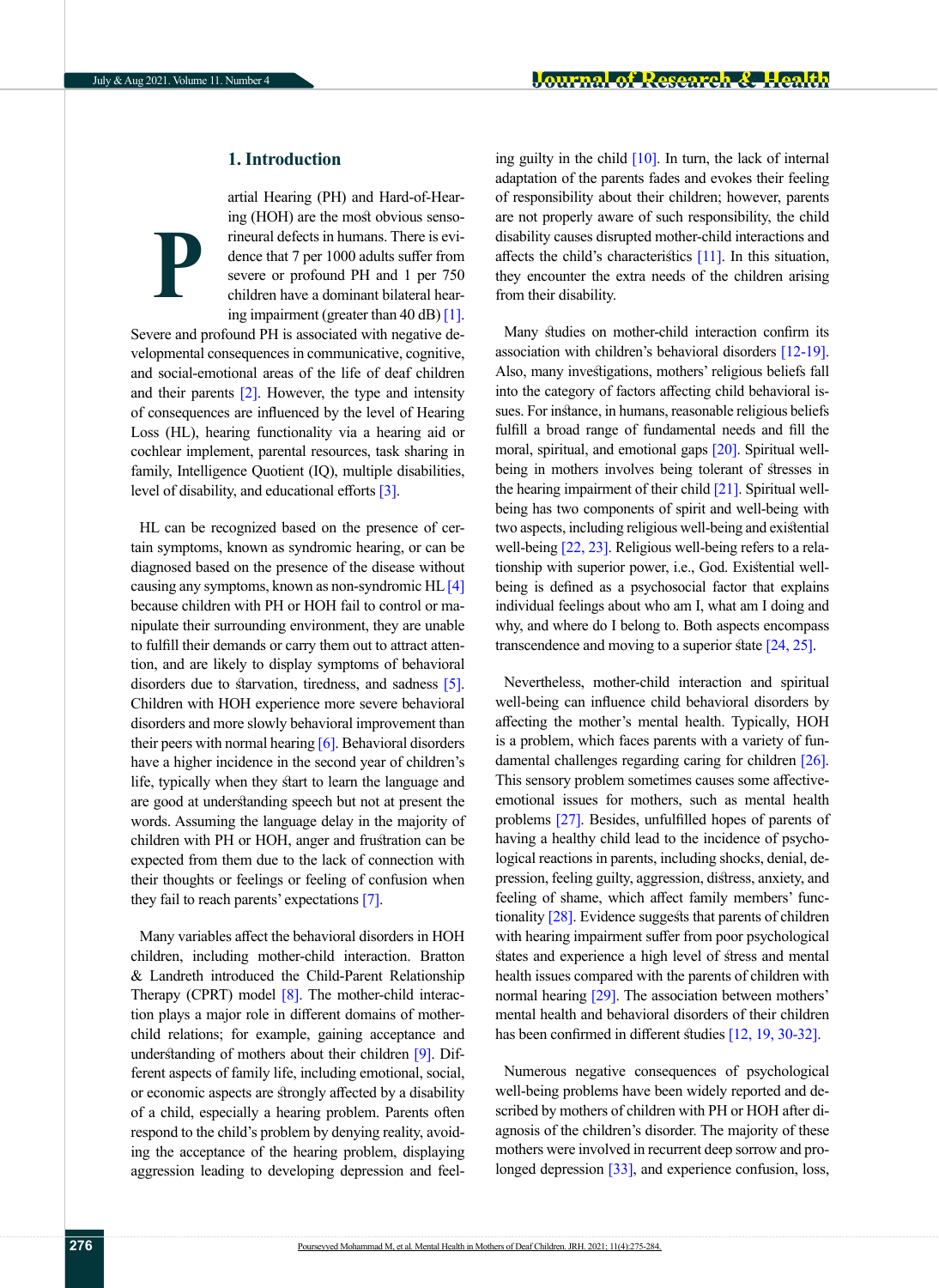and a considerable degree of hardship. Therefore, it is important to overcome problems the mothers of PH or HOH children are facing, regarding the mothers' crucial role in promoting the socio-psychological state of the family and the problems and issues caused by the children hearing impairment. Therefore, based on the issues outlined above, the main objective of the current study was to investigate the relationship between mother-child interaction and spiritual well-being and child behavioral disorders through the mediation role of mental health in mothers of children with hearing impairment.

# **2. Methods**

The descriptive correlational study performed used path analysis. The statistical population included 1580 mothers of children with hearing impairment in Tehran in 2019. The sample size was determined using Morgan's sample size table ( $n=310$  if N $> 1600$ ). The samples were selected based on stratified random sampling. To collect the required data, 310 questionnaires based on the research variables were provided to the participants. The inclusion criteria were the age range of 27-48 years, having at least a middle school education, and having no mental disorders. The exclusion criterion was no complete answer to the questions. A total of 284 questionnaires were analyzed following the elimination of incomplete questionnaires.

## **Research instruments**

**The Behavior Disorders Questionnaire:** The Rutter Children Behavior Questionnaire that is answered by parents is a valid and reliable survey to measure behavior problems in children. The original questionnaire items were increased from 26 to 30 items by adding 6 more items and integrating 2 of them due to their similarities. The questionnaire is rated on a 3-point Likert scale from 0 to 2. The overall score for the questionnaire ranges from 0 to 60. In research by Khodam  $[34]$ , this questionnaire was standardized and its validity was accepted. Bardideh et al. [\[35\]](#page-8-11) reported the reliability of this questionnaire equal to 0.94 based on Cronbach's alpha coefficient. In the present study, Cronbach's alpha coefficient was 0.86 for the questionnaire.

**Child-Parent Interaction Questionnaire:** The 33 item Child-Parent Interaction Questionnaire was designed by Pianta in 1994 and measured the parental perceptions of their relationships with children. The questionnaire consists of three components, namely closeness, dependency, and conflict. Scoring the questionnaire is based on a 5-point Likert scale from 1: totally disagree to 5: strongly agree, and the total score of this test is obtained by summing up the scores of 33 questions. The total score of the test was used in the present study. Content validity of the questionnaire was desired according to Abareshi et al. [\[36\]](#page-8-12) and the total test reliability was 0.86. Kabiri and Kalantari [\[37\]](#page-8-13) reported a Cronbach's alpha of 0.82 for the whole questionnaire. In the present study, the reliability of this questionnaire was measured by Cronbach's alpha that was 0.82 for the entire questionnaire.

**The Spiritual Well-being Questionnaire:** The Spiritual Well Being Scale (SWBS), designed by Paloutzian and Ellison in 1982, is a 20-item questionnaire, which consists of two subscales, including spiritual well-being and existential well-being. The former subscale measures the relationship with a superior power while the latter, as a social-psychological element, evaluates individuals' feelings about who they are, what are they doing and why, and where do they belong to. Items are scored on a 6-point Likert scale from 1 (strongly disagree) to 6 (strongly agree). Positively worded items are rated on a 1-6 scale from strongly disagree to strongly agree, respectively. Negatively worded items are reverse-scored (Items 1, 2, 5, 6, 9, 12, 13, 16, and 18). The score of all items is summed as the overall score of the SWBS [\[38\].](#page-8-14) Jafari et al. [\[39\]](#page-8-15) reported a Cronbach's alpha of 0.81 for the whole questionnaire. In the present study, Cronbach's alpha coefficient was 0.83 for the questionnaire.

**The Mental Health Questionnaire:** The mental health questionnaire (SCL-25) consists of 25 items made by Dragatis and Zickelsurak in 1972. Items are rated on a 5-point Likert scale: 1=not at all, 2=a little, 3=some, 4=a lot, and 5=a great deal. The questionnaire consists of 9 subscales on psychiatric symptoms, including physical complaints, obsessional thoughts and acts, interpersonal sensitivity, anxiety, depression, paranoia and psychosis, phobic disorder and hostility, and aggression. The questionnaire asks about patients' experience of any conditions during the past week. Along with the above-mentioned subscales, the items also mainly assess three dimensions, including phobic disorder symptoms, Global Severity Index (GSI), standard distress index, Positive Symptom Distress Index (PSDI), and Phobic Symptoms Total (PST). The cutoff point of 2.5 was applied to identify the prevalence of psychiatric symptoms in all 9 subscales. The mean cutoff value of 2.5 and higher in each subscale indicates a phobic condition. A cutoff point of 1.3 was applied for the phobic disorder index. In the present study, Cronbach's alpha coefficient was 0.87 for the questionnaire.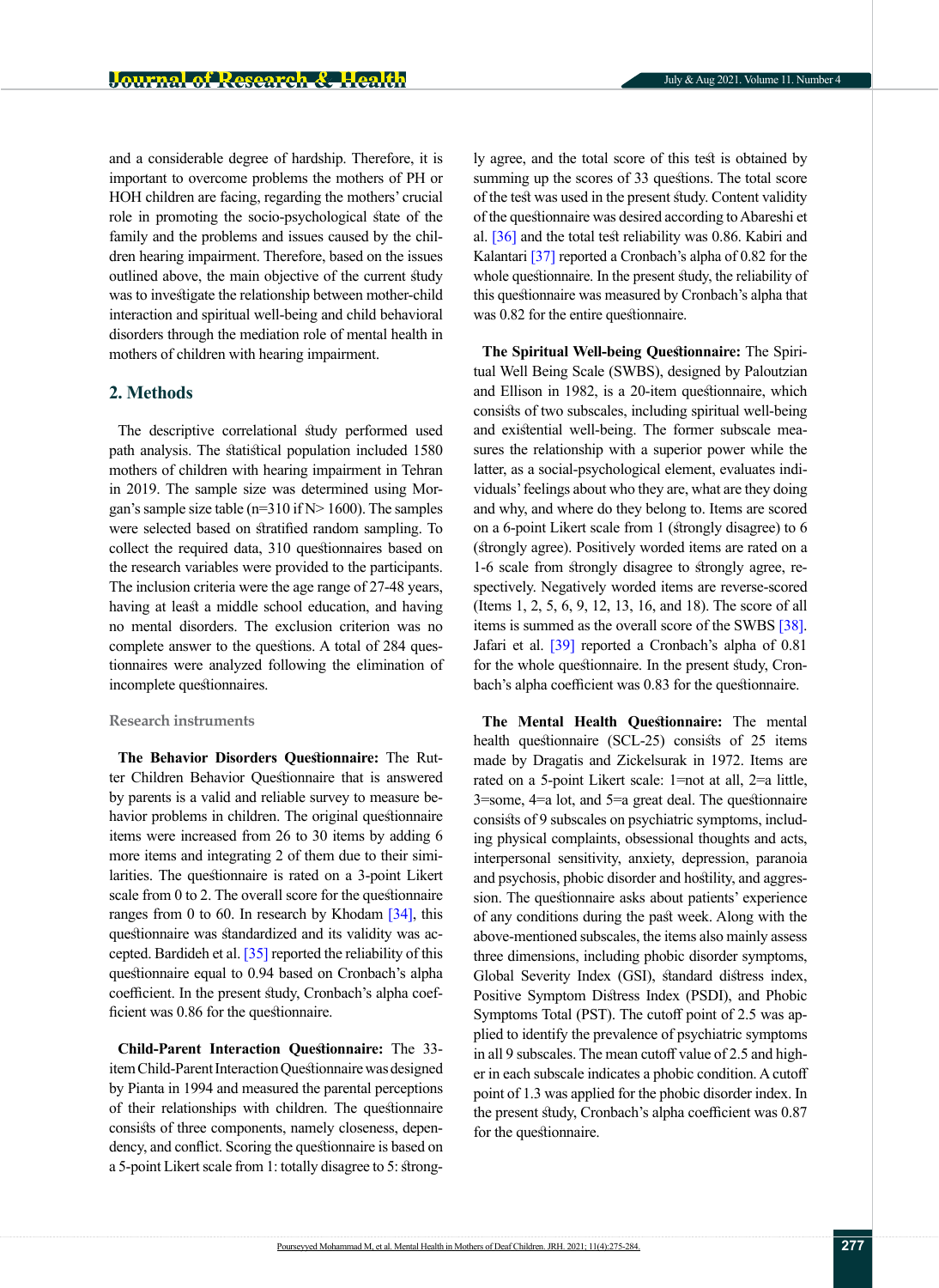**Statistical analyses**

Data were analyzed by descriptive and inferential statistics, such as Mean±SD and Pearson correlation coefficient. The path analysis was used to assess the proposed model. SPSS v. 24 and AMOS software was used for analyzing the data.

## **3. Results**

The participants included 284 mothers of children with hearing impairment with the age range of 27-34 (17%), 34-41 (57%), and 41-48 (26%) years. In terms of the level of education, the participants had a middle school degree (49%), diploma (34%), and bachelor's and master's degrees (17%). Among these mothers, 60.60% were housewives and 39.40% were employed. Descriptive statistics, including Mean±SD and Pearson correlation coefficient of the research variables, are presented in Table 1.

According to the data of [Table 2,](#page-4-0) the Root Means Square Error Of Approximation (RMSEA=0.502) showed that the initial model required modification. Therefore, the non-significant relationship between mother-child interaction and child behavioral disorders was removed. [Figure 1](#page-6-0) shows the final model, in which the RMSEA of  $0.001$ ,  $\chi^2$ /df of 0.659, and Comparative Fit Index (CFI) of 1.00 indicated a good model fit.

The results showed that the direct effect of spiritual wellbeing on the child's behavioral disorders was significant  $(\beta = 0.383, P < 0.01)$ . Mother-child interaction did not have a significant direct effect on child behavioral disorders (β=-0.038, P>0.05). Moreover, mother-child interaction had a significant direct impact on mental health ( $\beta$ =0.362, P<0.01). The direct effect of spiritual well-being on mental health was significant ( $β=0.359$ , P<0.01). However, mental health significantly affected the child behavioral disorders in a direct manner ( $\beta$ =-0.348, P<0.01) [\(Table 3\)](#page-5-0). The Bootstrap method was used to determine the significance of intermediary relationships.

The indirect path of mother-child interaction towards child behavioral disorders was statistically significant according to the mediating role of mental health (β=0.049, P<0.01). Furthermore, the indirect path of spiritual well-being towards child behavioral disorders through the mediating role of mental health was significant ( $\beta$ =-0.063, P<0.05) [\(Table 4\).](#page-5-1)

# **4. Discussion**

The present study was done to investigate the relationship between mother-child interaction and spiritual well-being and child behavioral disorders through the mediating role of mental health in mothers of children with hearing impairment. All variables that were directly related to children's behavioral disorders showed significant results except mother-child interaction. Indirect links also showed significant values via a mental health mediation. The results suggest that the proposed model provided a good fit to the data, representing an important step toward the identification of factors influencing the behavioral disorders in children with PH or HOH. The proposed model also offers an appropriate framework for designing a program that prevents the stresses experienced by mothers of PH or HOH children and reduces behavioral disorders in the children.

There was no direct relationship between motherchild interaction and behavioral disorders of children. This finding is inconsistent with the results of previous research [\[12,](#page-7-10) 13, [18,](#page-8-16) [19\]](#page-8-8). In the above-referenced studies, the association of mother-child interaction with children's behavioral disorder has been determined via correlation coefficient and regression, and significant values were obtained. The present study, however, performed a link analysis of variables and showed a significant association between mother-child interaction and behavior disorders using Pearson's correlation test. Yet, the proposed model uses a mediating variable, which defines the strong impact of the mother-child interaction on behavioral disorders (i.e. an indirect link). In other words, mother-child interaction indirectly influenced behavior problems in children. This finding indicates that motherchild interaction plays an indirect role in the behavioral disorders and mental health of their children, which is consistent with the results from prior studies. These investigations used different statistical populations.

The family plays a fundamental role in promoting health and developing an illness and is considered a critical institution to maintain the health of both individuals and society. One of the most significant factors associated with mental and social development is the relationship between parents and children, which also plays an important role during the development. Ineffective disciplinary styles used by parents, as well as inappropriate parent-child interaction, are both related to communicative problems in children, which increases their vulnerability to certain disorders, such as anxiety, behavioral problems, and psychological trauma. A parent-child relationship refers to a combination of unique emotions,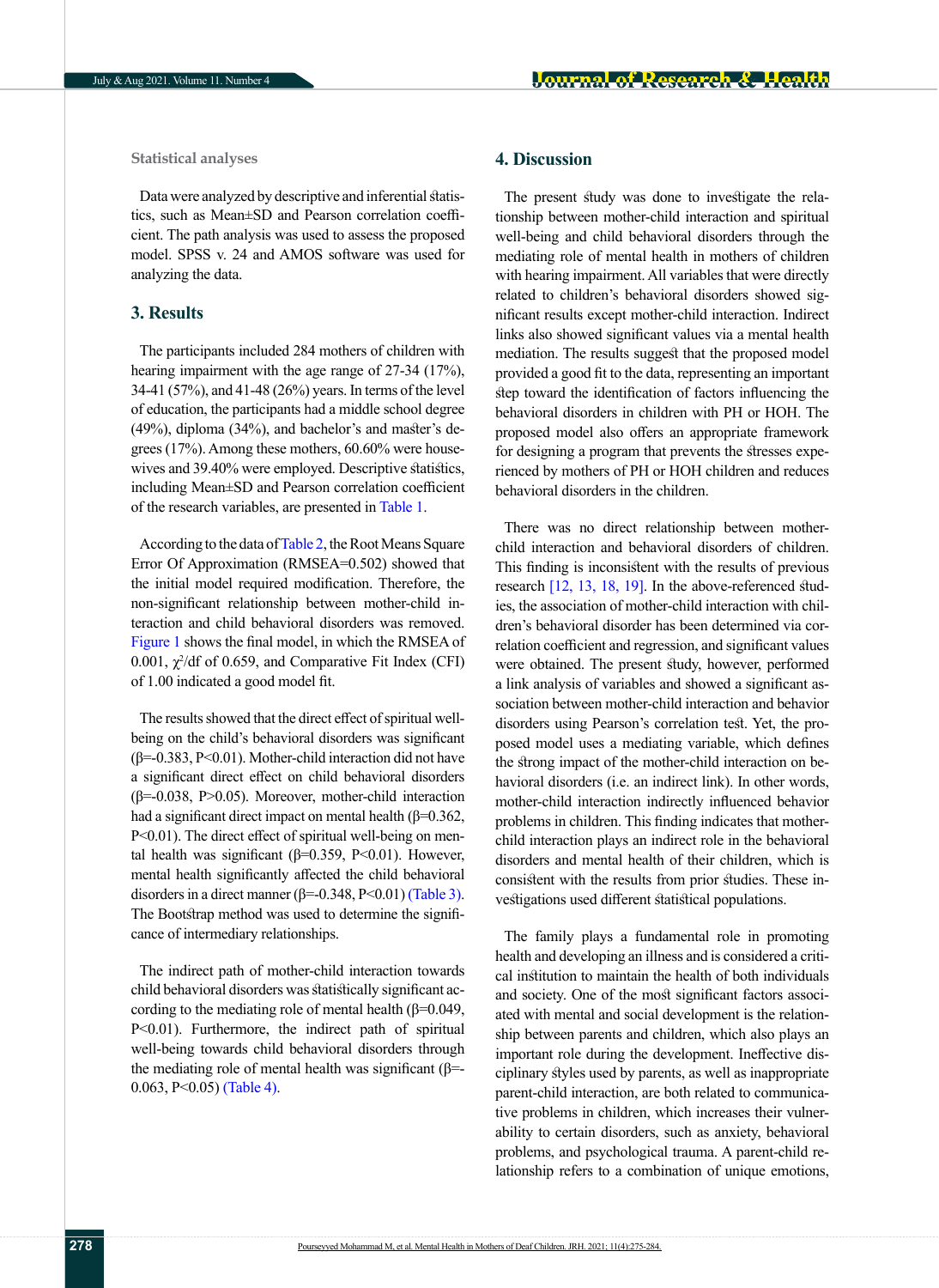| <b>Variables</b>           | <b>Mean</b> tSD | <b>Correlation Coefficient</b> |
|----------------------------|-----------------|--------------------------------|
| Child behavioral disorders | 29.77±15.16     | 1                              |
| Mother-child interaction   | 104.96±40.59    | $-0.456$                       |
| Spiritual well-being       | 79.92±31.24     | $-0.602$                       |
| Mental health              | 57.05±25.53     | $-0.587$                       |
|                            |                 |                                |

**Table 1.** Mean±SD and Pearson correlation coefficients of the key study variables

behaviors, and expectations, which involves high-quality time, physical affection, and verbal communication between parents and their children.

There was a positive relationship between motherchild interaction and the mental health of children. This finding implies that the interaction between mother and child promotes the mother's mental health, which is a prerequisite to the quality of mother-child interaction. The interactions between these two refer to the mother's parenting styles, which are used during mutual interactions. In other words, interaction is a mutual exchange as mothers' input influences child development and the child's characteristic indicates the consequences of parenting styles, as well as parent's communicative patterns and mother's mental health status [\[15\]](#page-7-11).

The present study also evidenced a significant positive association between spiritual well-being and children's behavioral disorders. This implies that the spiritual well-being of mothers plays a major role in behavioral disorders of children as mothers' beliefs and religious practices help them via providing cognitive, emotional, and physiological solutions to overcome problems and stresses. Besides, the spiritual well-being of mothers contributes to accepting the responsibilities of their thoughts and behaviors for conflicts and struggles, and encourages mothers to change these. Furthermore, from the interpersonal perspective, the spiritual well-being of mothers provides conditions, through which they pay more attention to the existence of God and seek His help

during conflicts and sufferings and for their child's hearing condition. Accordingly, they can cope with difficulties more calmly and solve them. Because spiritual wellbeing increases the ability to have a relationship with God, it paves the way for mothers to take control of the environment and communicate with others effectively.

Moreover, there was a positive relationship between spiritual well-being and mental health. As mothers' spiritual well-being increases, their mental health will be improved. This finding is consistent with the results of previous research [\[39,](#page-8-15) [40\]](#page-8-17). Regarding this finding, it should be noted that spiritual well-being increases the ability of self-regulation and the management of negative emotions, such as worry, stress, and anger. Generally speaking, spiritual well-being can have a positive effect on mental health by facilitating more intimate relationships as well as decreasing the conflicts of mothers, who have deaf children, and reduce the conflicts between parents and their children. One of the features of the parents with high spiritual well-being ability is that they have complete attention to their interactions, thoughts, and feelings, wives, and children. Furthermore, they receive these feelings more correctly leading to a decrease in conflicts and disagreements. Therefore, they experience more mental health; on the other hand, the relationship with God and spiritual well-being has a compensatory and interactive role in family member relationships. In general, spirituality is an organized system of beliefs, including the individual's moral values, which leads to cooperation in the religious community to believe more firmly in God or a superior power [\[40\].](#page-8-17)

<span id="page-4-0"></span>**Table 2.** The initial and final model fit indicators

| <b>Fit Indicators</b> | $\mathbf{y}^2$           | df | $(\chi^2/df)$ | <b>IFI</b> | TLI                      | <b>CFI</b> | <b>NFI</b> | <b>RMSEA</b> |
|-----------------------|--------------------------|----|---------------|------------|--------------------------|------------|------------|--------------|
| Initial model         | $\overline{\phantom{a}}$ | 0  | -             | 1.00       | $\overline{\phantom{a}}$ | 0.998      | 0.999      | 0.502        |
| Final model           | 0.429                    |    | 0.429         | 1.001      | 1.008                    | 1.000      | 0.999      | 0.001        |
|                       |                          |    |               |            |                          |            |            | WRX          |

df: Degrees of Freedom; IFI: Incremental Fit Index; TLI: Tucker Lewis Index; CFI: Comparative Fit Index; NFI: Normalized Fit Index; RMSEA: Root Mean Square Error of Approximation.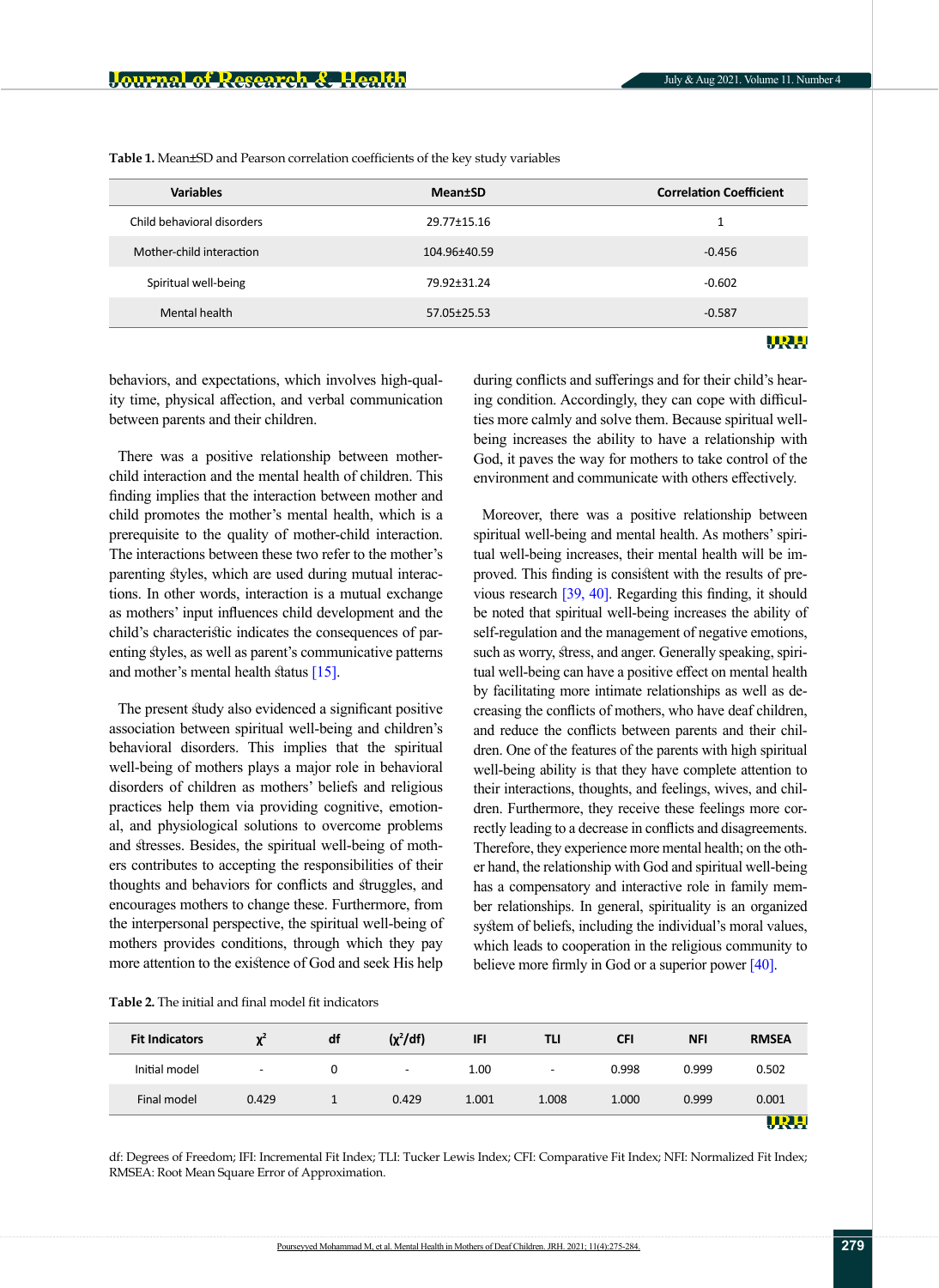|                                                        | <b>Initial Model</b> |          |        | <b>Final Model</b> |          |        |
|--------------------------------------------------------|----------------------|----------|--------|--------------------|----------|--------|
| Path                                                   | <b>Path Type</b>     | β        | P      | <b>Path Type</b>   | β        | P      |
| Mother-child interaction to child behavioral disorders | Direct               | $-0.038$ | 0.512  | Direct             |          |        |
| Spiritual well-being to child behavioral disorders     | <b>Direct</b>        | $-0.383$ | 0.0001 | Direct             | $-0.397$ | 0.0001 |
| Mother-child interaction to mental health              | Direct               | 0.362    | 0.0001 | Direct             | 0.362    | 0.0001 |
| Spiritual well-being to mental health                  | <b>Direct</b>        | 0.359    | 0.0001 | Direct             | 0.359    | 0.0001 |
| Mental health to child behavioral disorders            | Direct               | $-0.348$ | 0.0001 | Direct             | $-0.361$ | 0.0001 |
|                                                        |                      |          |        |                    |          | URH.   |

<span id="page-5-0"></span>**Table 3.** Path coefficients of direct effects between research variables in the initial and final model

Another finding of this study was a positive relationship between mental health and child behavioral disorders. Therefore, by the improvement of mothers' mental health, the child's behavioral disorder will be reduced. This finding is consistent with the results of previous re-search [\[12,](#page-7-10) [19,](#page-8-8) 30-32]. Mental health implies situations, in which individuals treat environmental and interpersonal desires and requirements appropriately and desirably. One of the sources of making stress in mothers is the deaf child's birth. These children impose exclusive stress on parents, particularly on mothers.

The most important mothers' issues and problems are the difficulties to accept the child's disability, the fatigue resulting from nursing and care, issues related to leisure, family financial problems, and medicine and treatment issues. The high levels of stress of parents are associated with the poor function of the family, child behavioral disorder, and the weak correlation and coherence of communication. Reducing stress is linked to the problem-oriented coping strategy, the desired function of the family, and the sense of meaningfulness in life, which all reduce the child and mother's suitable interaction and increase their behavioral disorders [30].

In families with deaf children, some factors, such as how to use the coping strategies, the generalization of parental self-efficacy, the cohesion and coherence of the

family, and sense of meaningfulness in life affect the weak mother-child interactions and the child's behavioral disorders. Making mothers aware of their negative feelings and emotions, such as anxiety and stress will also result in improving their mental health and reducing children's behavioral disorders. These measures can increase the concentration and attention of mothers who have hard of hearing and deaf children; thus, they can keep their calm and get rid of the stress and its consequences.

Also, mental health had a mediating role in the mother-child interaction with child behavioral disorders. To elucidate this finding, we can say that positive motherchild interaction brings them higher mental and physical health. In other words, mother-child appropriate interaction affects the mental health of these mothers and decreases child behavioral disorders. One of the most important factors affecting mental and social development is the relationship between parents and children, which has an important role in the life of the growing child; thereby, the quality of these relationships in the early years of childhood establishes the future cognitive, social, and emotional development [\[36\].](#page-8-12)

The family has a fundamental role in the health and disease of the family members, and it is the most important institution to maintain the individual and society's health. Furthermore, it has a profound impact on

<span id="page-5-1"></span>**Table 4.** The results of the Bootstrap method for investigating indirect and intermediary paths

| <b>Predictor Variable</b> | <b>Mediator Variable</b> | <b>Criterion Variable</b>  | <b>Initial Model</b> |       | <b>Final Model</b> |       |
|---------------------------|--------------------------|----------------------------|----------------------|-------|--------------------|-------|
|                           |                          |                            | <b>Bootstrap</b>     | P     | <b>Bootstrap</b>   | P     |
| Mother-child interaction  | Mental health            | Child behavioral disorders | $-0.047$             | 0.005 | $-0.049$           | 0.003 |
| Spiritual well-being      | Mental health            | Child behavioral disorders | $-0.061$             | 0.012 | $-0.063$           | 0.015 |
|                           |                          |                            |                      |       |                    | WRL   |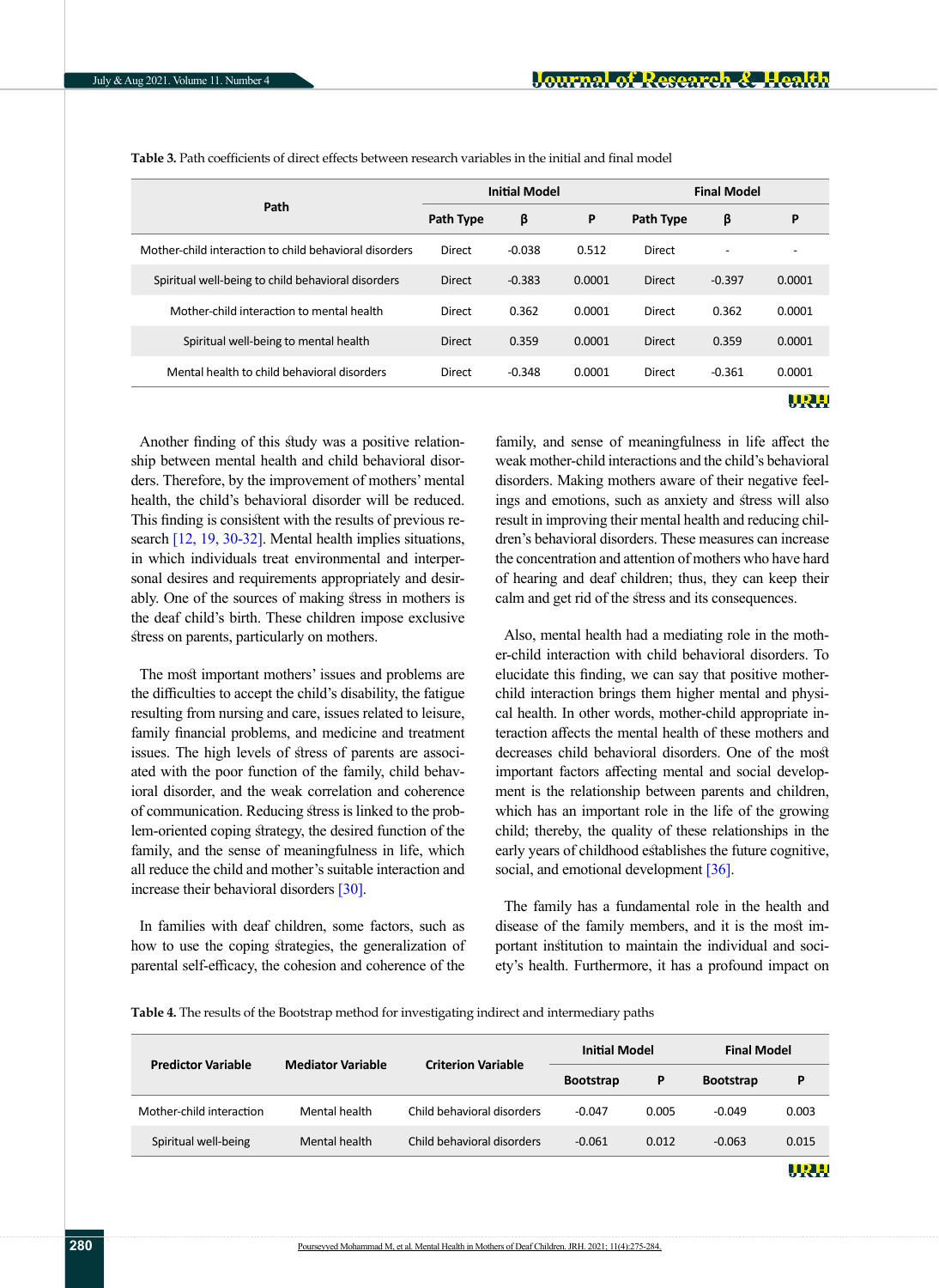

<span id="page-6-0"></span>**Figure 1.** The modified final model pertaining to the mediating role of mental health in the relationship between mother-child interaction and spiritual well-being with child behavioral disorders

forming the health and disease concepts and normal and abnormal behavior patterns [\[14\].](#page-7-12) Inefficient educational styles and inappropriate parent-child interaction during the development period result in creating problems in the relationship and consequently children's vulnerability against disorders, such as anxiety, behavioral difficulties, and psychological damages [\[41\]](#page-8-18).

Another finding of this research was the mediating role of mental health in spiritual well-being and child behavioral disorders. Regarding this finding, it should be noted that the spiritual well-being of mothers while facing environmental stresses, makes more self-control, higher adjustment, a positive attitude toward wife and child, and a more effective relationship with them. On the other hand, studies suggest that high levels of conflicts and low levels of cohesion exist in families with hard of hearing and deaf children. Furthermore, the feeling of inadequacy in parenting over time will extend to the other parts of the private life and marital relationships of the children's mothers. Thus, it is not far-fetched that families with exceptional children may be affected by the child's disorders' symptoms, and parental problems, particularly in mothers is increased. Hence, the importance of spiritual well-being and management of negative affections and emotions become more and more evident. If an individual can acquire such a skill, he/she can be aware of problems and stresses, find proper solutions, and reduce the stressful relationship with his/her child. Furthermore, he/she can achieve an improvement in mental health as well as child behavioral disorders. Consequently, we can argue that mental health has a mediating role in spiritual well-being and child behavioral disorder.

Most of the children's behavioral problems reflect the complicated interpersonal conditions of the family members, particularly parents. In other words, children's behavioral problems existence represents defective relationships of family members with each other and it is tightly related to the parents' wrong educational pattern and their defective interactions with children, as well. Strengthening the spiritual well-being of mothers can increase their mental health and reduce children's behavioral disorders, subsequently.

## **5. Conclusion**

Spiritual well-being and mental health in mothers had a direct and negative relationship with child behavioral disorders in children with hearing impairment. Spiritual well-being through mental health can have an indirect effect on child behavioral disorders; thus, by strengthening and improving mother-child interaction, spiritual well-being and mental health in mothers can improve the child behavioral disorders of children with hearing impairment. As a result, strengthening the spiritual wellbeing of mothers can increase their mental health and consequently, reduce children's behavioral disorders.

## **Limitations**

The statistical population of the research was exceptional children's mothers in Tehran, which makes it difficult to generalize the results to the other communities. To this end, doing more research on other samples is suggested to generalize the results. Besides, we did not assess children's fathers; thus, generalization of results to fathers will be difficult. Moreover, similar research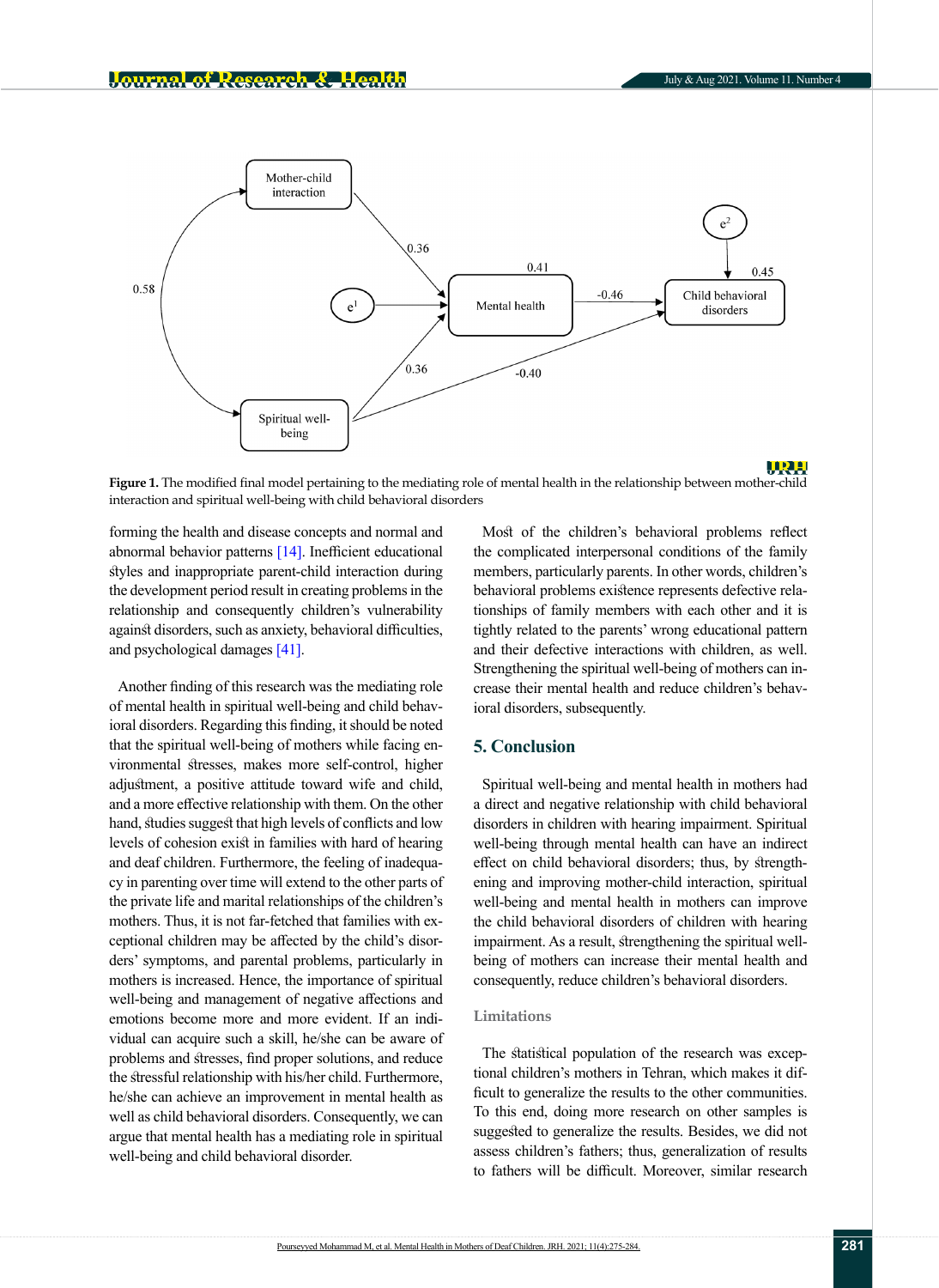should be done on fathers to solve the problem. Furthermore, it is suggested that holding educational workshops to strengthen the spiritual well-being of mothers to boost their trust and mental health and reduce children's behavioral disorders.

## **Ethical Considerations**

#### **Compliance with ethical guidelines**

The study was approved by the Ethical Committee of Islamic Azad University, Ahvaz Branch (Code: IR.IAU. AHVAZ.REC.1399.050).

## **Funding**

This article was extracted from a the PhD. dissertation of the first author at the Department of Psychology, Ahvaz Branch, Islamic Azad University, Ahvaz.

## **Authors' contributions**

Study concept and design, acquisition of data, analysis, and interpretation of data, and statistical analysis: Maryam Pourseyyed Mohammad; Administrative, technical, and material support and study supervision: Farah Naderi; Critical revision of the manuscript for important intellectual content: Parvin Ehteshamzadeh, Parviz Asgari; Approval of the final version: All authors.

## **Conflict of interest**

The authors declared no competing interests.

#### **References**

- <span id="page-7-0"></span>[1] McLean TJ, Ware RS, Heussler HS, Harris SM, Beswick R. Barriers to engagement in early intervention services by children with permanent hearing loss. Deafness Educ Int. 2019; 21(1):25-39. [\[DOI:10.1080/14643154.2018.1528745\]](https://doi.org/10.1080/14643154.2018.1528745)
- <span id="page-7-1"></span>[2] Borders CM, Bock SJ, Giese K, Gardiner-Walsh S, Probst KM. Interventions for students who are deaf/hard of hearing. In: Obiakor FE, Bakken JP, editors. Viewpoints on interventions for learners with disabilities. Bingley: Emerald Publishing Limited; 2018. pp. 75-105. [\[DOI:10.1108/S0270-](https://doi.org/10.1108/S0270-401320180000033005) [401320180000033005](https://doi.org/10.1108/S0270-401320180000033005)]
- <span id="page-7-2"></span>[3] Al-Hilawani YA. Hearing and deaf and hard of hearing: A comparison on metacognition, the mooney problem checklist, IQ, and gender. Volta Rev. 2017; 116(1-2):5-28. [\[DOI:10.17955/](https://doi.org/10.17955/tvr.116.1.2.759) [tvr.116.1.2.759\]](https://doi.org/10.17955/tvr.116.1.2.759)
- <span id="page-7-3"></span>[4] Millen K, Dorn B, Luckner JL. Friendships and self-determination among students who are deaf or hard of hearing. Am Ann Deaf. 2019; 163(5):576-95. [[DOI:10.1353/aad.2019.0004](https://doi.org/10.1353/aad.2019.0004)]
- <span id="page-7-4"></span>[5] Benner GJ, Kutash K, Nelson JR, Fisher MB. Closing the achievement gap of youth with emotional and behavioral disorders through multi-tiered systems of support. Educ Treat Child. 2013; 36(3):15-29. [\[DOI:10.1353/etc.2013.0018\]](https://doi.org/10.1353/etc.2013.0018)
- <span id="page-7-5"></span>[6] Bush ML. Behavioral disorders in children with hearing loss. Hearing J. 2019; 72(1):34-5. [\[DOI:10.1097/01.](https://doi.org/10.1097/01.HJ.0000552753.74488.4e) [HJ.0000552753.74488.4e](https://doi.org/10.1097/01.HJ.0000552753.74488.4e)]
- <span id="page-7-6"></span>[7] Blackmer AB, Feinstein JA. Management of sleep disorders in children with neurodevelopmental disorders: A review. Pharmacotherapy. 2016; 36(1):84-98. [\[DOI:10.1002/phar.1686\]](https://doi.org/10.1002/phar.1686) [[PMID](https://pubmed.ncbi.nlm.nih.gov/26799351/)]
- <span id="page-7-7"></span>[8] Bratton SC, Landreth GL. Child Parent Relationship Therapy (CPRT) treatment manual: A 10-session filial therapy model for training parents. New York: Routledge; 2006. [[DOI:10.4324/9780203956793](https://doi.org/10.4324/9780203956793)]
- [9] Park S. Relationship between preschool child-mother interaction, child's health status, health-related quality of life, and social development. Child Health Nurs Res. 2014; 20(4):255-63. [[DOI:10.4094/chnr.2014.20.4.255\]](https://doi.org/10.4094/chnr.2014.20.4.255)
- <span id="page-7-8"></span>[10] Konijnenberg C, Sarfi M, Melinder A. Mother-child interaction and cognitive development in children prenatally exposed to methadone or buprenorphine. Earl Hum Dev. 2016; 101:91-7. [\[DOI:10.1016/j.earlhumdev.2016.08.013](https://doi.org/10.1016/j.earlhumdev.2016.08.013)] [[PMID](https://pubmed.ncbi.nlm.nih.gov/27614330/)]
- <span id="page-7-9"></span>[11] Tzuriel D, Caspi R. Intervention for peer mediation and mother-child interaction: The effects on children's mediated learning strategies and cognitive modifiability. Contemp Educ Psychol. 2017; 49:302-23. [\[DOI:10.1016/j.](https://doi.org/10.1016/j.cedpsych.2017.03.005) [cedpsych.2017.03.005\]](https://doi.org/10.1016/j.cedpsych.2017.03.005)
- <span id="page-7-10"></span>[12] Shiralinia K, Izadi M, Aslani K. [The role of mediators of parenting stress, the quality of mother-child relationship and mental health of mother in the relationship between mindful parenting and behavioral problems of children (Persian)]. Culture Couns. 2019; 10(38):135-46. [\[DOI:10.1016/j.](https://doi.org/10.22054/QCCPC.2019.36302.1989) [cedpsych.2017.03.005\]](https://doi.org/10.22054/QCCPC.2019.36302.1989)
- [13] Sohrabi F, Asadzadeh H, Arabzadeh Z. [Effectiveness of Barkley's parental education program in reducing the symptoms of oppositional defiant disorder on preschool children (Persian)]. J Sch Psychol Institutions. 2014; 3(2):82-103. [http://](http://jsp.uma.ac.ir/article_198_en.html) [jsp.uma.ac.ir/article\\_198\\_en.html](http://jsp.uma.ac.ir/article_198_en.html)
- <span id="page-7-12"></span>[14] Satorian A, Tahmasian K, Ahmadi MR. [The role of parenting dimensions and child-parent relationship in children's internalized and externalized behavioral problems (Persian)]. J Fam Res. 2017; 12(4):683-705[. http://jfr.sbu.ac.ir/arti](https://jfr.sbu.ac.ir/article_97463.html?lang=en)[cle\\_97463.html?lang=en](https://jfr.sbu.ac.ir/article_97463.html?lang=en)
- <span id="page-7-11"></span>[15] Khanjani Z, Peyamannia B, Hashemi T. [Prediction of quality of interaction mother-child with anxiety disorders in children According to cultural characteristics of Iranian mothers (Persian)]. J New Thought Educ. 2016; 12(2):239-60. [[DOI:10.1016/j.cedpsych.2017.03.005](https://doi.org/10.22051/JONTOE.2016.2398)]
- [16] Savell SM, Womack SR, Wilson MN, Shaw DS, Dishion TJ. Considering the role of early discrimination experiences and the parent-child relationship in the development of disruptive behaviors in adolescence. Infant Ment Health J. 2019; 40(1):98-112. [[DOI:10.1002/imhj.21752\]](https://doi.org/10.1002/imhj.21752) [[PMID](https://pubmed.ncbi.nlm.nih.gov/30586478/)]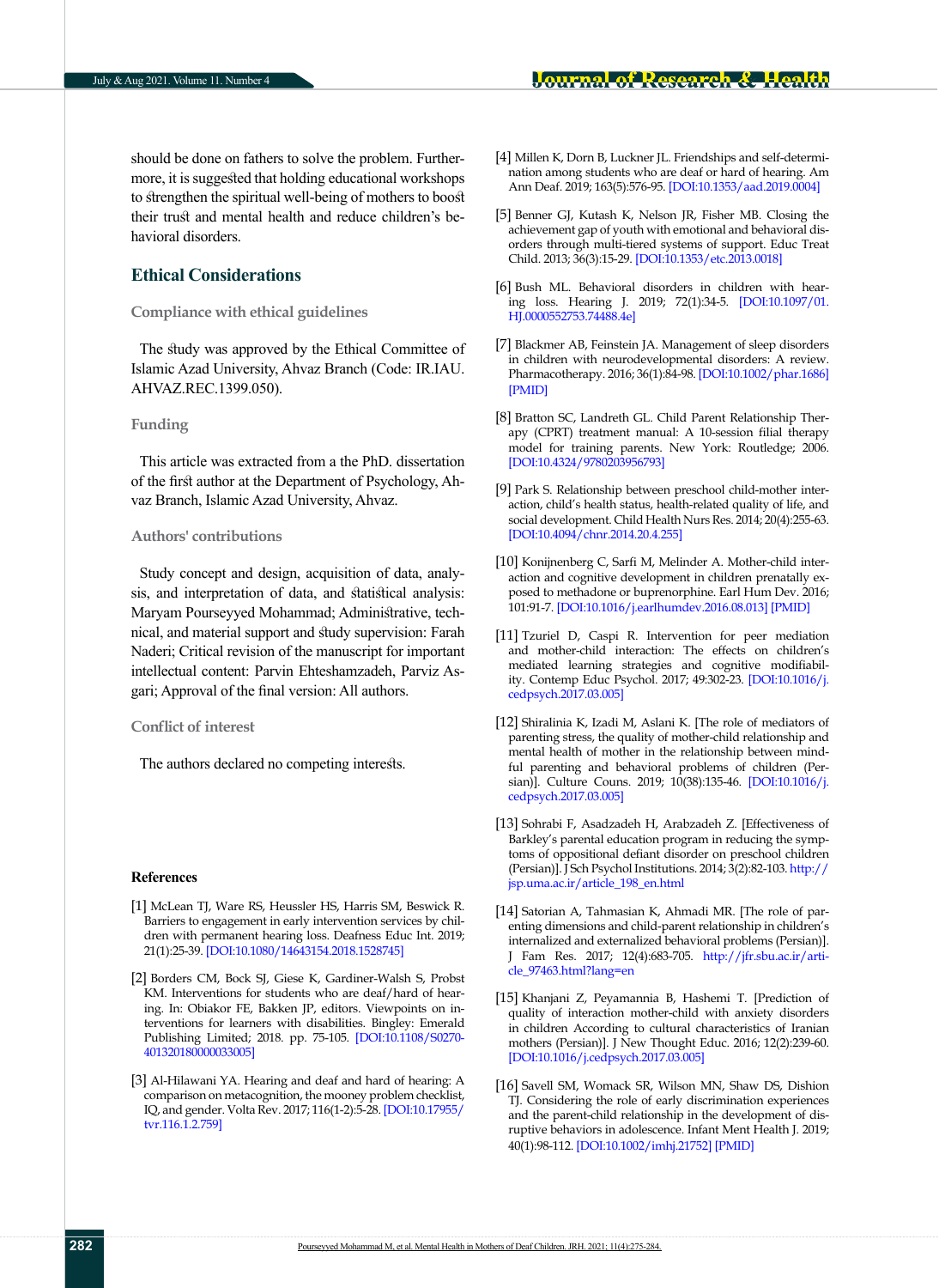- [17] Oh A, Han M, Choi Y, Lau S, Shum MS. Exploring relationship among child maltreatment experience in childhood and behavior problems as young adults: Role of social support among college students in Hong Kong. Int Soc Work. 2019; 62(2):1011-24. [[DOI:10.1177/0020872818762718\]](https://doi.org/10.1177/0020872818762718)
- <span id="page-8-16"></span>[18] Ang KQP, Loh PR. Mental health and coping in parents of children with Autism Spectrum Disorder (ASD) in Singapore: An examination of gender role in caring. J Autism Dev Disord. 2019; 49(5):2129-45. [\[DOI:10.1007/s10803-019-03900-w\]](https://doi.org/10.1007/s10803-019-03900-w) [[PMID](https://pubmed.ncbi.nlm.nih.gov/30706349/)]
- <span id="page-8-8"></span>[19] Maiuolo M, Deane FP, Ciarrochi J. Parental authoritativeness, social support and help-seeking for mental health problems in adolescents. J Youth Adolesc. 2019; 48(6):1056-67. [[DOI:10.1007/](https://doi.org/10.1007/s10964-019-00994-4) [s10964-019-00994-4](https://doi.org/10.1007/s10964-019-00994-4)] [[PMID](https://pubmed.ncbi.nlm.nih.gov/30783955/)]
- [20] Büssing A, Waßermann U, Christian Hvidt N, Längler A, Thiel M. Spiritual needs of mothers with sick new born or premature infants-A cross sectional survey among German mothers. Women Birth. 2018; 31(2):e89-98. [\[DOI:10.1016/j.wombi.2017.08.002](https://doi.org/10.1016/j.wombi.2017.08.002)] [[PMID](https://pubmed.ncbi.nlm.nih.gov/28844865/)]
- <span id="page-8-0"></span>[21] Yeh PM. The influences of family interaction and spiritual well-being on anxiety and depression among older adults in the United States. Health Aging Res. 2018; 7(3):1-8. [[DOI:10.12715/](https://doi.org/10.12715/har.2018.7.10) [har.2018.7.10](https://doi.org/10.12715/har.2018.7.10)]
- <span id="page-8-1"></span>[22] Shahabizadeh F, Behnamfar MJ. The application of nutritional patterns for developing a model for mental health through resorting to spiritual well-being: A structural equation modeling. J Res Health. 2019; 9(7):639-47. [http://jrh.gmu.ac.ir/article-](http://jrh.gmu.ac.ir/article-1-1277-en.html)[1-1277-en.html](http://jrh.gmu.ac.ir/article-1-1277-en.html)
- <span id="page-8-2"></span>[23] Siddall PJ, McIndoe L, Austin P, Wrigley PJ. The impact of pain on spiritual well-being in people with a spinal cord injury. Spinal Cord. 2017; 55(1):105-11. [\[DOI:10.1038/sc.2016.75](https://doi.org/10.1038/sc.2016.75)] [[PMID](https://pubmed.ncbi.nlm.nih.gov/27241444/)]
- <span id="page-8-3"></span>[24] Ahmadi Tahour Soltani M, Zareh H, Mohammadi T, Zoqi Pydar MR. Structural modeling pattern of relationships between goal orientation, hope, spiritual well-being and mental health of students. J Res Health. 2014; 4(4):911-9. [http://jrh.gmu.ac.ir/](http://jrh.gmu.ac.ir/article-1-390-en.html) [article-1-390-en.html](http://jrh.gmu.ac.ir/article-1-390-en.html)
- <span id="page-8-4"></span>[25] Unterrainer HF, Lewis AJ, Fink A. Religious/spiritual well-being, personality and mental health: A review of results and conceptual issues. J Relig Health. 2014; 53(2):382-92. [[DOI:10.1007/](https://doi.org/10.1007/s10943-012-9642-5) [s10943-012-9642-5](https://doi.org/10.1007/s10943-012-9642-5)] [[PMID](https://pubmed.ncbi.nlm.nih.gov/22965652/)]
- <span id="page-8-5"></span>[26] Piotrowska PJ, Tully LA, Lenroot R, Kimonis E, Hawes D, Moul C. et al. Mothers, fathers, and parental systems: A conceptual model of parental engagement in programmes for child mental health-Connect, Attend, Participate, Enact (CAPE). Clin Child Fam Psychol Rev. 2017; 20(2):146-61. [[DOI:10.1007/s10567-](https://doi.org/10.1007/s10567-016-0219-9) [016-0219-9\]](https://doi.org/10.1007/s10567-016-0219-9) [[PMID](https://pubmed.ncbi.nlm.nih.gov/27914017/)]
- <span id="page-8-6"></span>[27] Akbari Booreng M. Relationship between perception of parental communication styles incompatibility amongst high school students. J Res Health. 2017; 7(3):877-84. [http://jrh.gmu.ac.ir/](http://jrh.gmu.ac.ir/article-1-513-en.html) [article-1-513-en.html](http://jrh.gmu.ac.ir/article-1-513-en.html)
- <span id="page-8-7"></span>[28] Kendig S, Keats JP, Hoffman MC, Kay LB, Miller ES, Moore Simas TA, et al. Consensus bundle on maternal mental health: Perinatal depression and anxiety. J Obstet Gynecol Neonatal Nurs. 2017; 46(2):272-81. [\[DOI:10.1097/AOG.0000000000001902](https://doi.org/10.1097/AOG.0000000000001902)] [[PMID](https://pubmed.ncbi.nlm.nih.gov/28190757/)]
- [29] Webb R, Ayers S. Postnatal mental health and mothers' processing of infant emotion: An eye-tracking study. Anxiety Stress Coping. 2019; 32(5):484-97. [[DOI:10.1080/10615806.20](https://doi.org/10.1080/10615806.2019.1620215) [19.1620215](https://doi.org/10.1080/10615806.2019.1620215)] [[PMID](https://pubmed.ncbi.nlm.nih.gov/31117817/)]
- [30] Riahi F, Amini F, Salehi Veisi M. The children's behavioral problems and their relationship with maternal mental health. J Jahrom Univ Med Sci. 2012; 10(1):46-52. [\[DOI:10.29252/](https://doi.org/10.29252/jmj.10.1.46) [jmj.10.1.46](https://doi.org/10.29252/jmj.10.1.46)]
- [31] León-del-Barco B, Mendo-Lázaro S, Polo-del-Río MI, López-Ramos VM. Parental psychological control and emotional and behavioral disorders among Spanish adolescents. Int J Environ Res Public Health. 2019; 16(3):507. [\[DOI:10.3390/](https://doi.org/10.3390/ijerph16030507) [ijerph16030507\]](https://doi.org/10.3390/ijerph16030507) [[PMID](https://pubmed.ncbi.nlm.nih.gov/30759723/)]
- [32] Pruitt MM, Rhoden M, Ekas NV. Relationship between the broad autism phenotype, social relationships and mental health for mothers of children with autism spectrum disorder. Autism. 2018; 22(2):171-80. [[DOI:10.1177/1362361316669621\]](https://doi.org/10.1177/1362361316669621) [[PMID](https://pubmed.ncbi.nlm.nih.gov/29490487/)]
- <span id="page-8-9"></span>[33] Kuhn J, Ford K, Dawalt LS. Brief report: Mapping systems of support and psychological well-being of mothers of adolescents with autism spectrum disorders. J Autism Dev Disord. 2018; 48(3):940-6. [\[DOI:10.1007/s10803-017-3381-0](https://doi.org/10.1007/s10803-017-3381-0)] [[PMID](https://pubmed.ncbi.nlm.nih.gov/29164438/)]
- <span id="page-8-10"></span>[34] Khodam H, Modanloo M, Ziyaie T, Keshtkar, A. Behavioral disorders and related factors in school age children of Gorgan. Iran J Nurs Res. 2009; 4(14):29-37. [http://ijnr.ir/](http://ijnr.ir/article-1-249-en.html) [article-1-249-en.html](http://ijnr.ir/article-1-249-en.html)
- <span id="page-8-11"></span>[35] Bardideh M, Mansor M, Karimpoor M. [Preparation and validation of behavioral disorders in autistic spectrum children (Parent Form) (Persian)]. J manag Syst. 2010; 1(1):15-26. [http://jpmm.miau.ac.ir/article\\_1151.html?lang=en](http://jpmm.miau.ac.ir/article_1151.html?lang=en)
- <span id="page-8-12"></span>[36] Abareshi Z, Tahmasian K, Mazaheri MA, Panaghi L. [The impact of psychosocial Child Development training program, done through improvement of mother-child interaction, on parental self-efficacy and relationship between mother and child under three (Persian)]. J Rese Psychol Health. 2009; 3(3):49-58. [https://rph.khu.ac.ir/browse.php?a\\_](https://rph.khu.ac.ir/article-1-115-en.html) [id=115&sid=1&slc\\_lang=en](https://rph.khu.ac.ir/article-1-115-en.html)
- <span id="page-8-13"></span>[37] Kabiri A, Kalantari M. [The effectiveness of group positive parenting program on parental stress and mother-child interaction of mother of children with nocturnal enuresis (Persian)]. Knowl Res Applied Psychol. 2018; 19(2):115-24. [[DOI:10.1007/s10803-017-3381-0](https://doi.org/10.30486/JSRP.2018.543270)]
- <span id="page-8-14"></span>[38] Dehshiri GR, Najafi M, Sohrabi F, Taraghijah S. [Development and validation of the Spiritual Well-being Questionnaire among university students (Persian)]. J Psychol Stud. 2013; 9(4):73-98. [\[DOI:10.1007/s10803-017-3381-0\]](https://doi.org/10.22051/PSY.2014.1759)
- <span id="page-8-15"></span>[39] Jafari A, Hajloo N, Faghani R, Khazan K. [The relationship between spiritual well-being, hardiness, and mental health in the elderly (Persian)]. J Res Behav Sci. 2013; 10(6):431-40. <http://rbs.mui.ac.ir/article-1-276-en.html>
- <span id="page-8-17"></span>[40] Akbari Booreng M. Relationship between happiness and homesickness among students: Structural equation modeling. J Res Health. 2019; 9(2):181-6. [[DOI:10.29252/jrh.9.2.181\]](https://doi.org/10.29252/jrh.9.2.181)
- <span id="page-8-18"></span>[41] Shokoohi-Yekta M, Parand A, Dargahi M.[ Family-based preventive interventions: Effects on parent-child relationship and parenting styles (Persian)]. J Child Ment Health. 2016; 3(2):55-63.<http://childmentalhealth.ir/article-1-64-en.html>